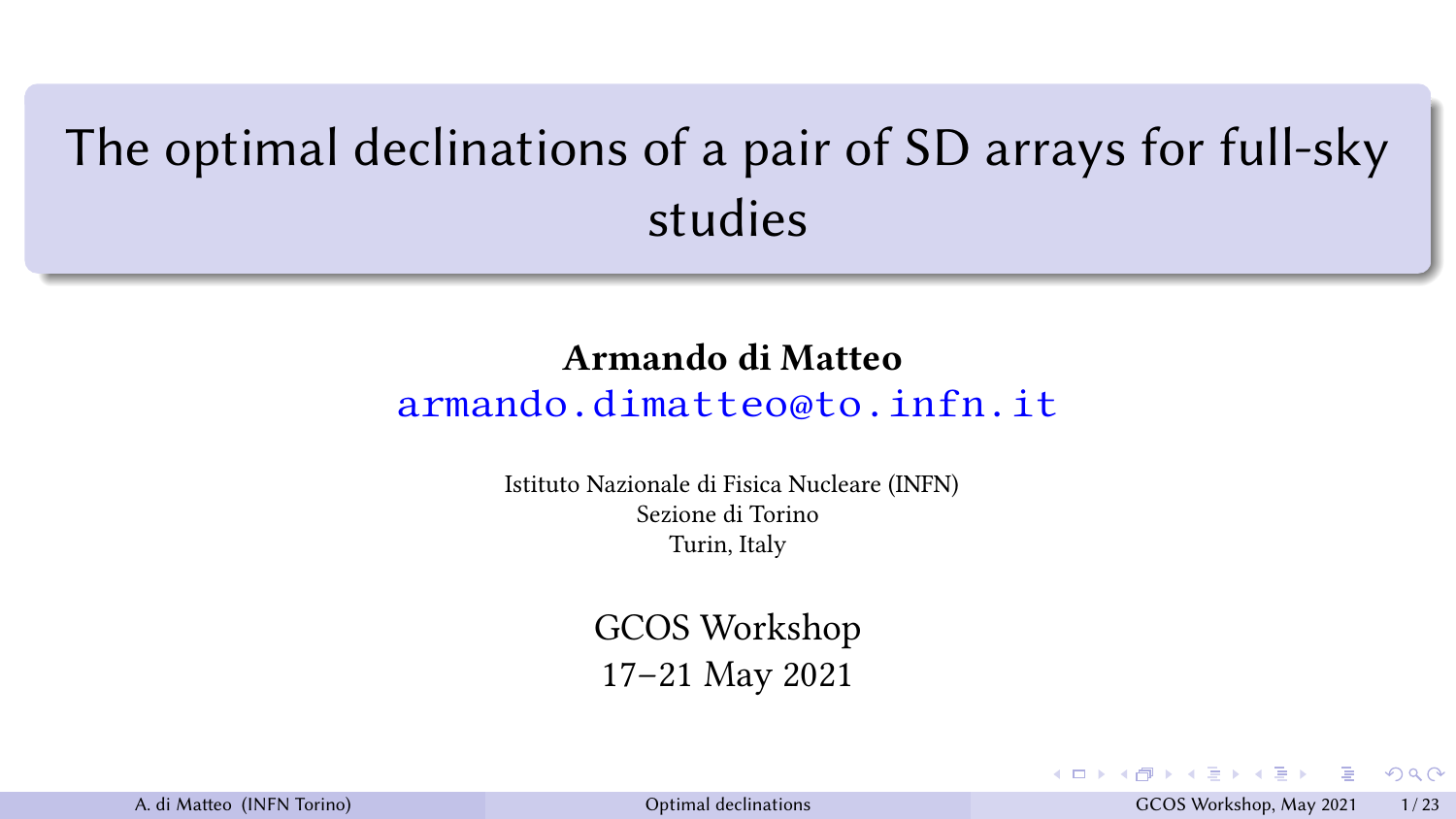

A single array can have full-sky coverage only if it's exactly on the equator and has *exactly*  $2\pi$  aperture.

4 0 8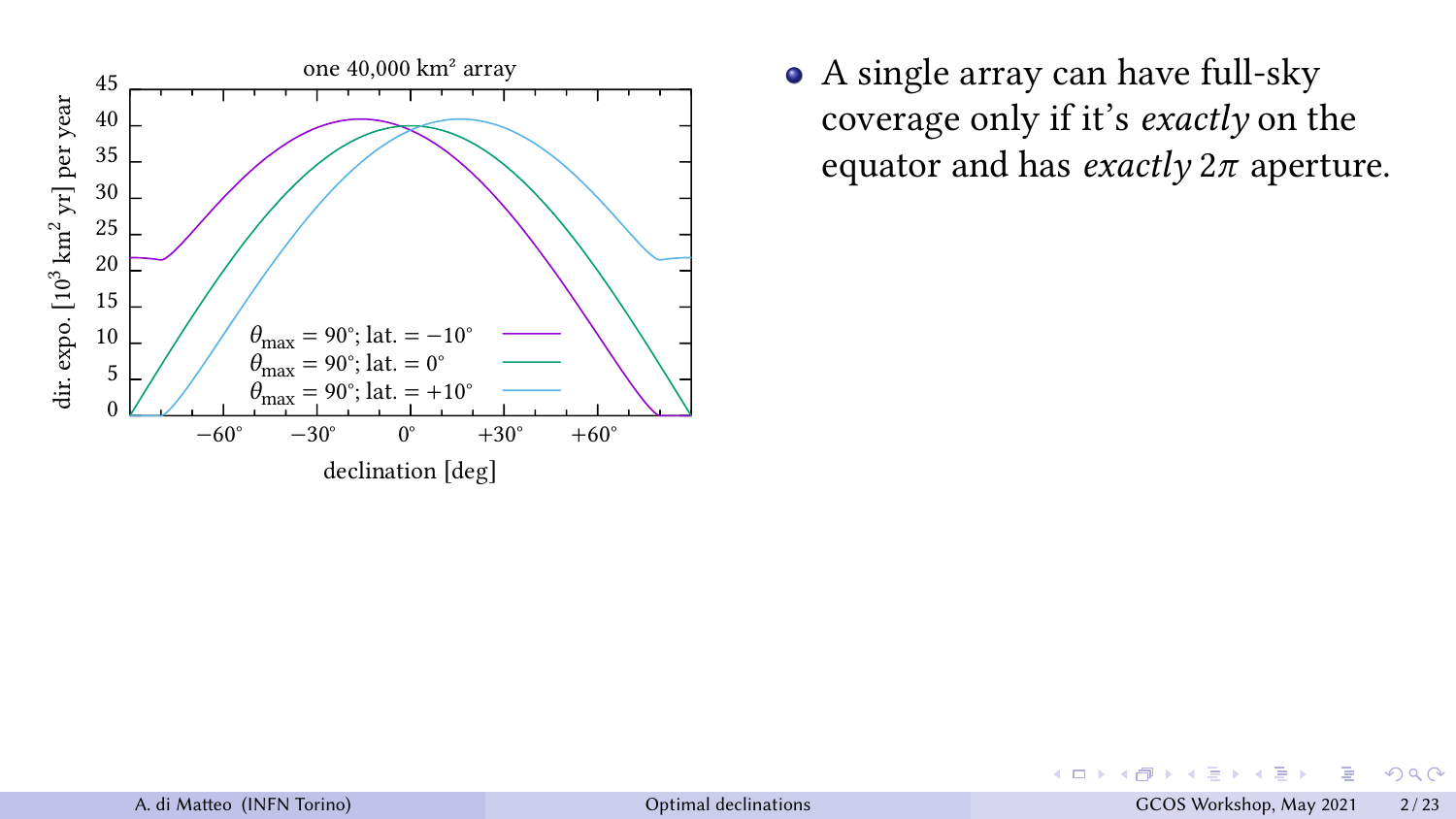

• A single array with  $\langle 2\pi \rangle$  aperture can't have full-sky coverage no matter where it is.

 $+$   $\Box$   $+$   $+$   $\Box$ 

 $\prec$ ∍

目 A. di Matteo (INFN Torino) and Declinations CCOS Workshop, May 2021 3/23

E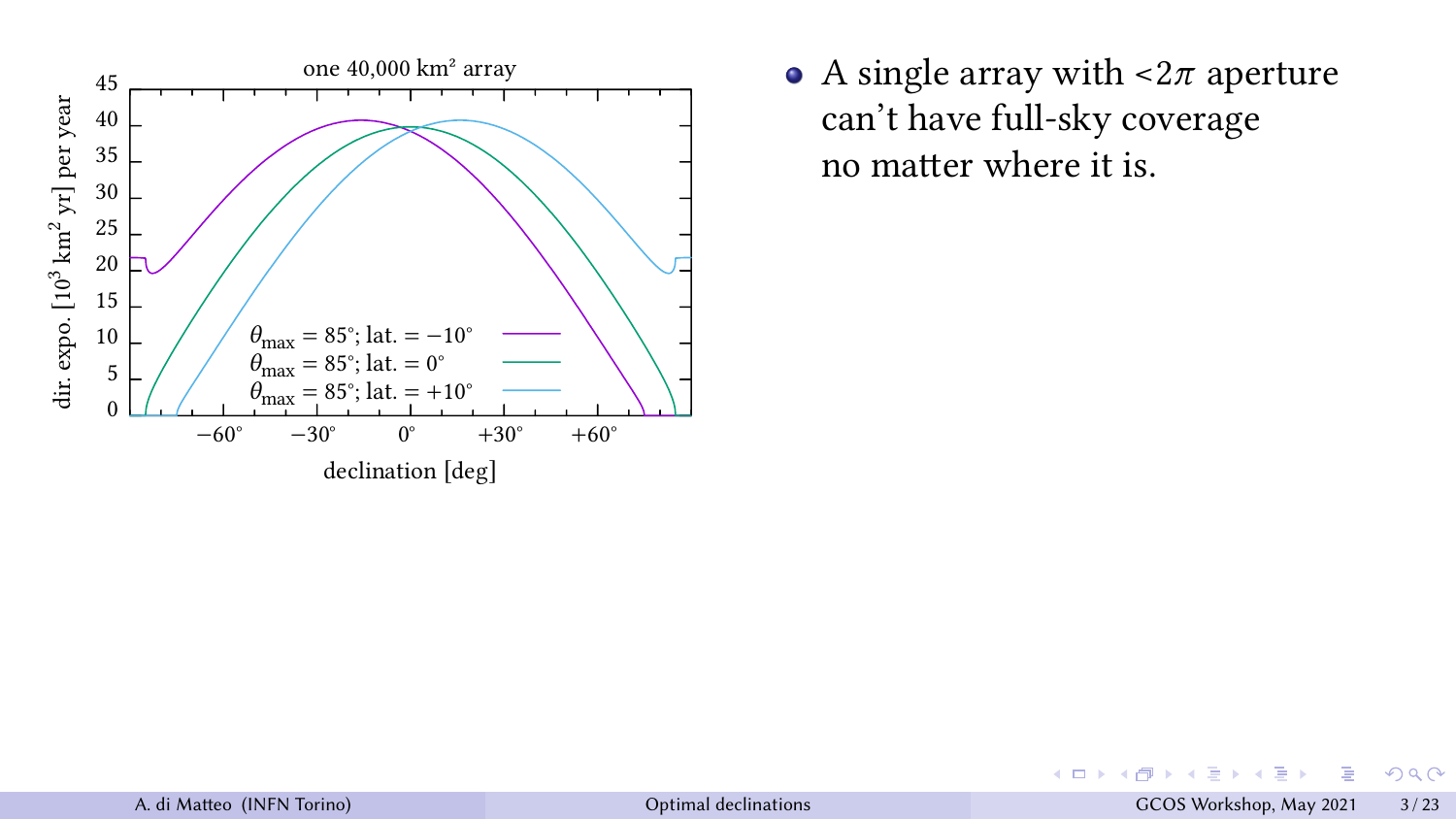

• A single array with  $\langle 2\pi \rangle$  aperture can't have full-sky coverage no matter where it is.

 $+$   $\Box$   $+$   $+$   $\Box$ 

 $\prec$ ∍

目 A. di Matteo (INFN Torino) and COS Workshop, May 2021 4/23

E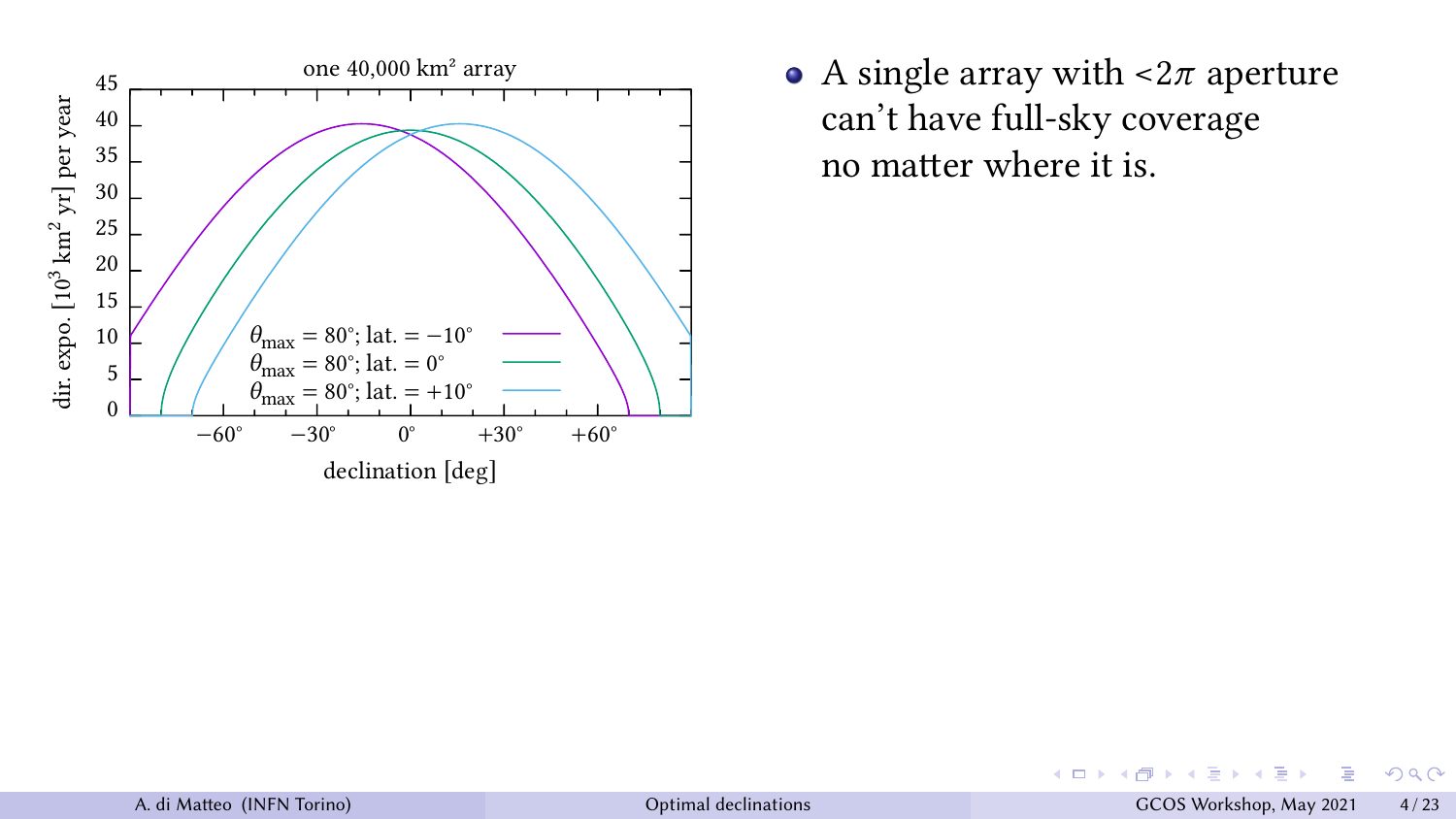

 $\leftarrow$ 

• That's why Auger was deployed at 35 $\degree$  S in the first place  $-$ 

"Auger north" had also been planned.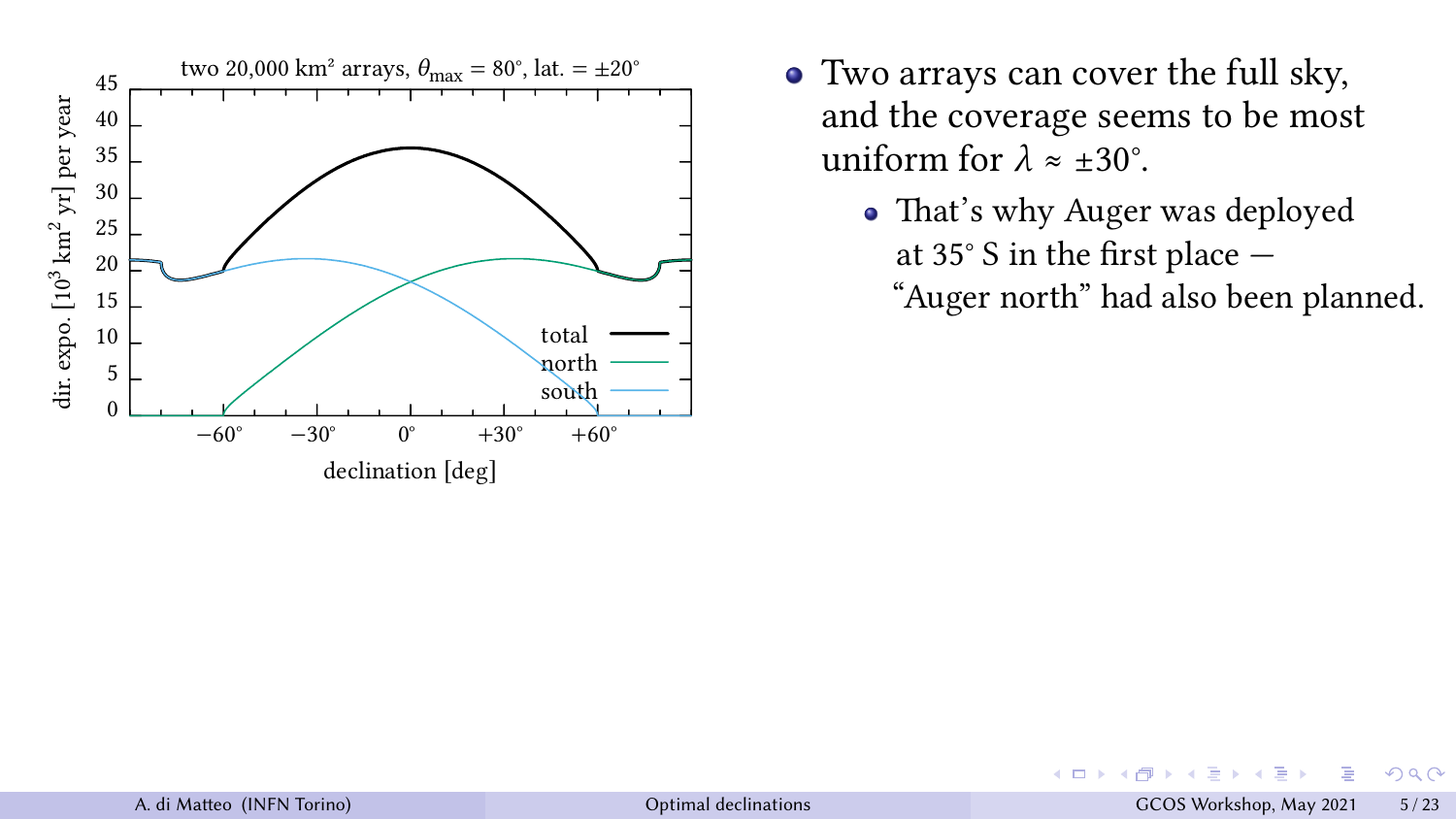

 $\leftarrow$ 

• That's why Auger was deployed at 35 $\degree$  S in the first place  $-$ 

"Auger north" had also been planned.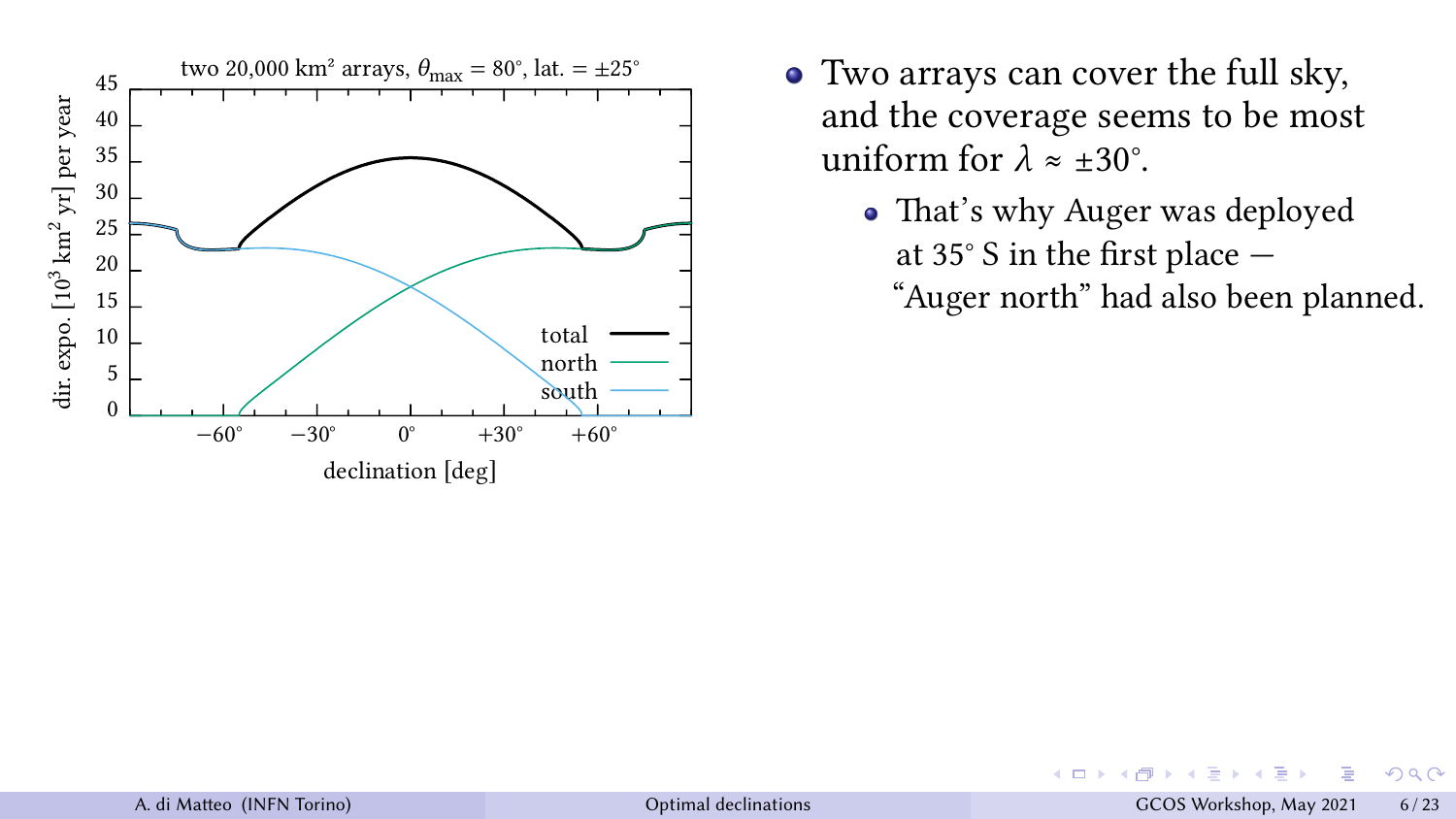

 $\leftarrow$ 

• That's why Auger was deployed at 35 $\degree$  S in the first place  $-$ 

"Auger north" had also been planned.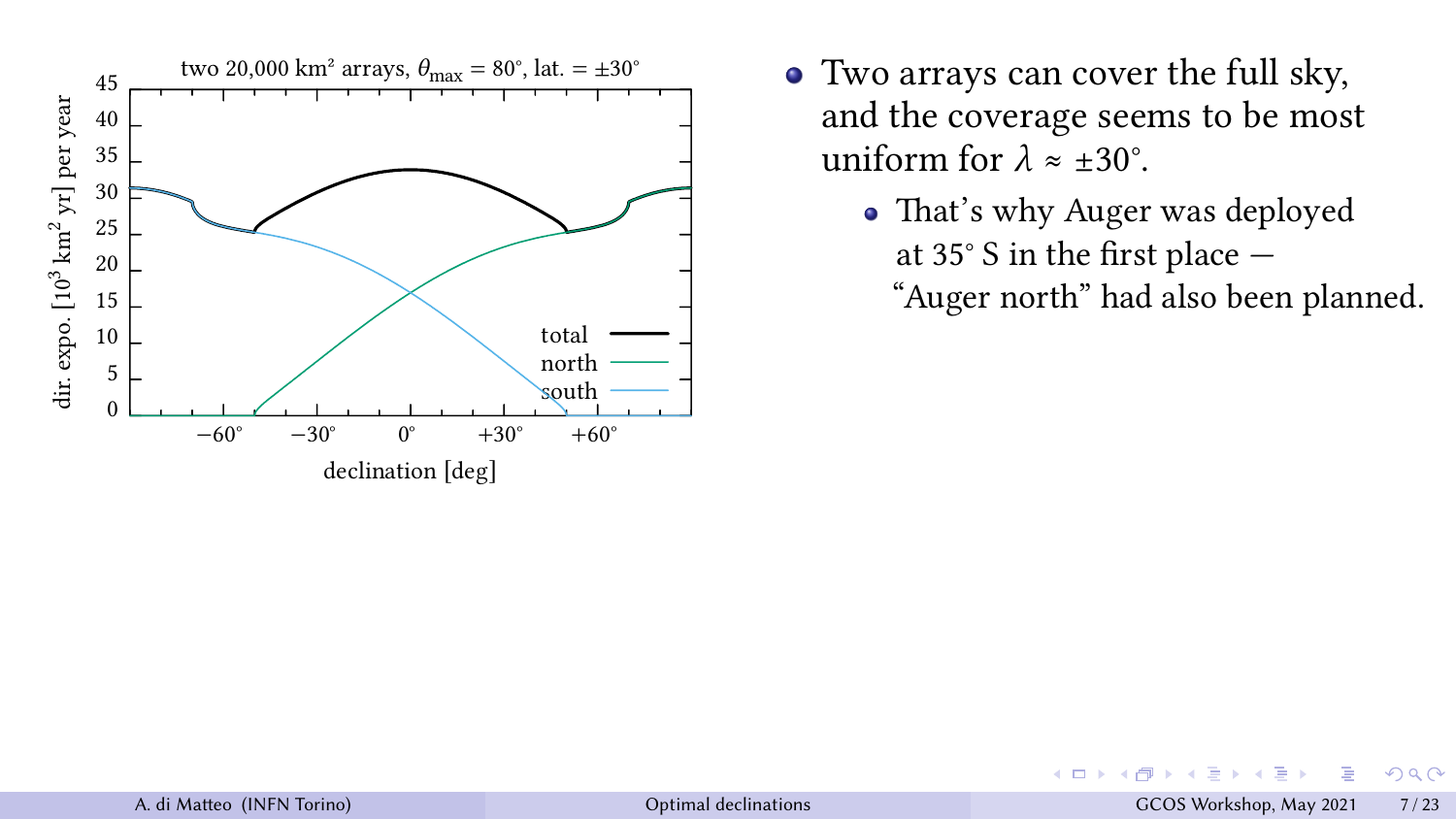

 $\leftarrow$ 

• That's why Auger was deployed at 35 $\degree$  S in the first place  $-$ 

"Auger north" had also been planned.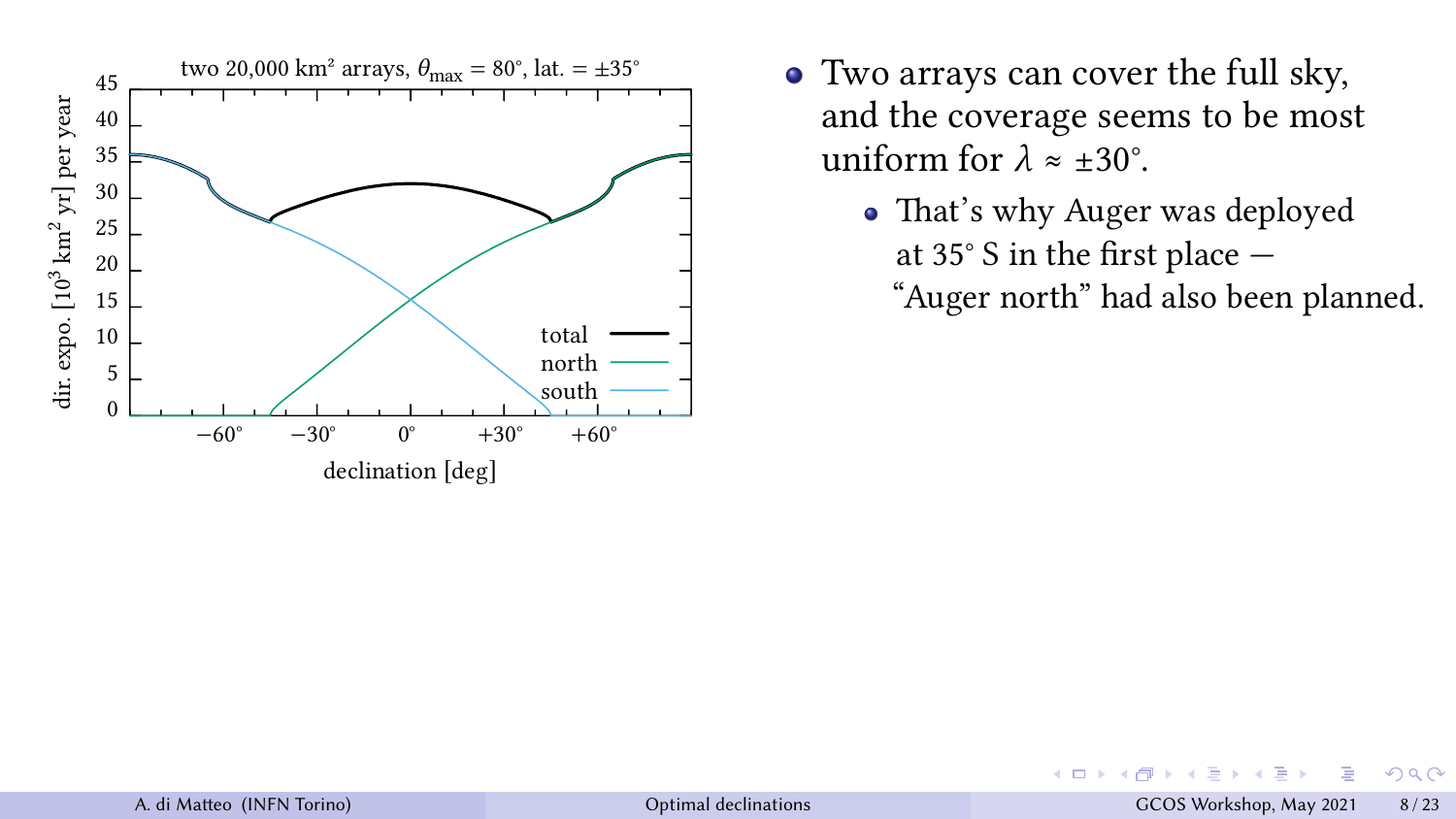

 $\leftarrow$ 

• That's why Auger was deployed at 35 $\degree$  S in the first place  $-$ 

"Auger north" had also been planned.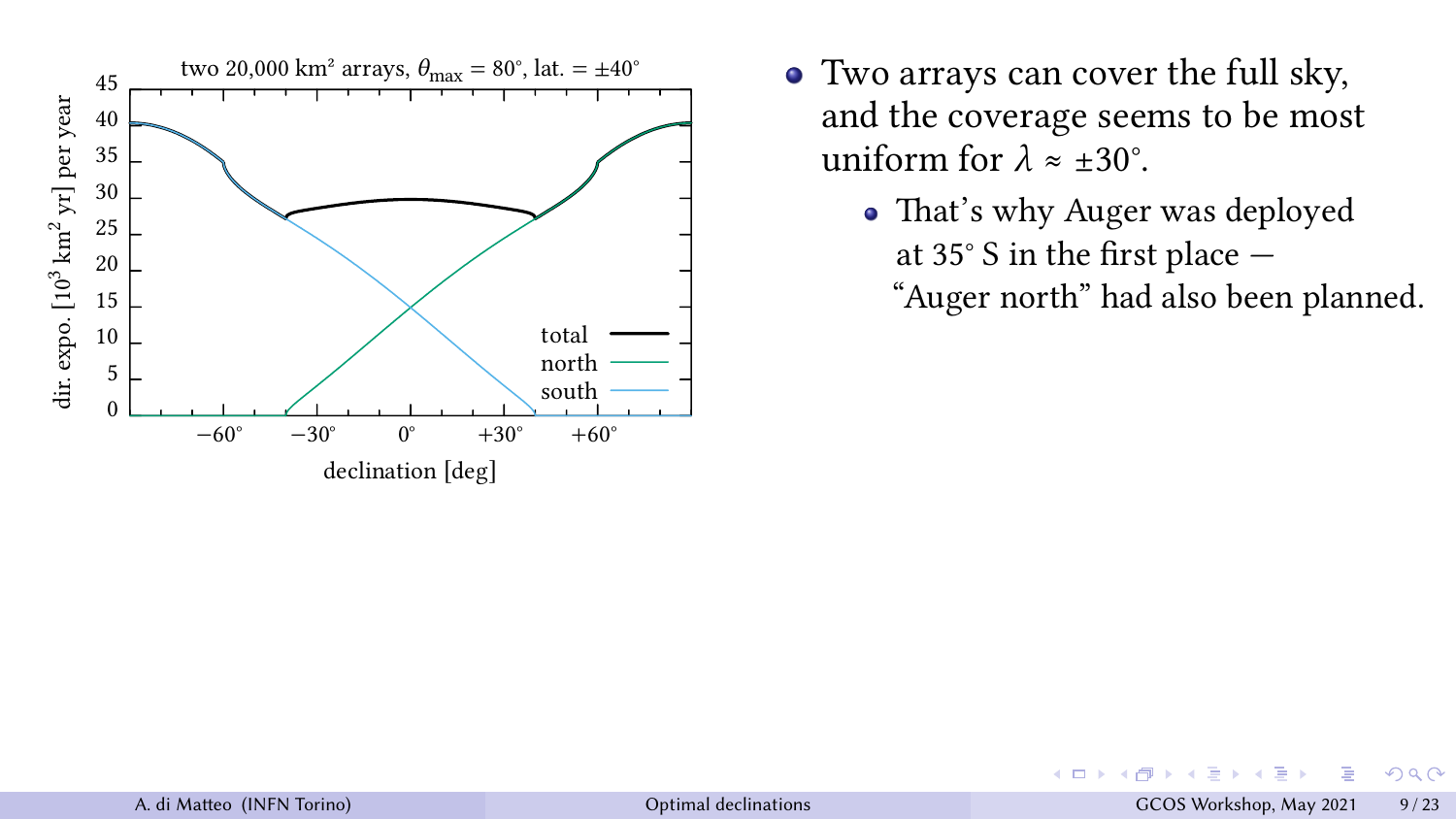

 $\leftarrow$   $\Box$ 

• That's why Auger was deployed at 35 $\degree$  S in the first place  $-$ "Auger north" had also been planned.

• Can we quantify this?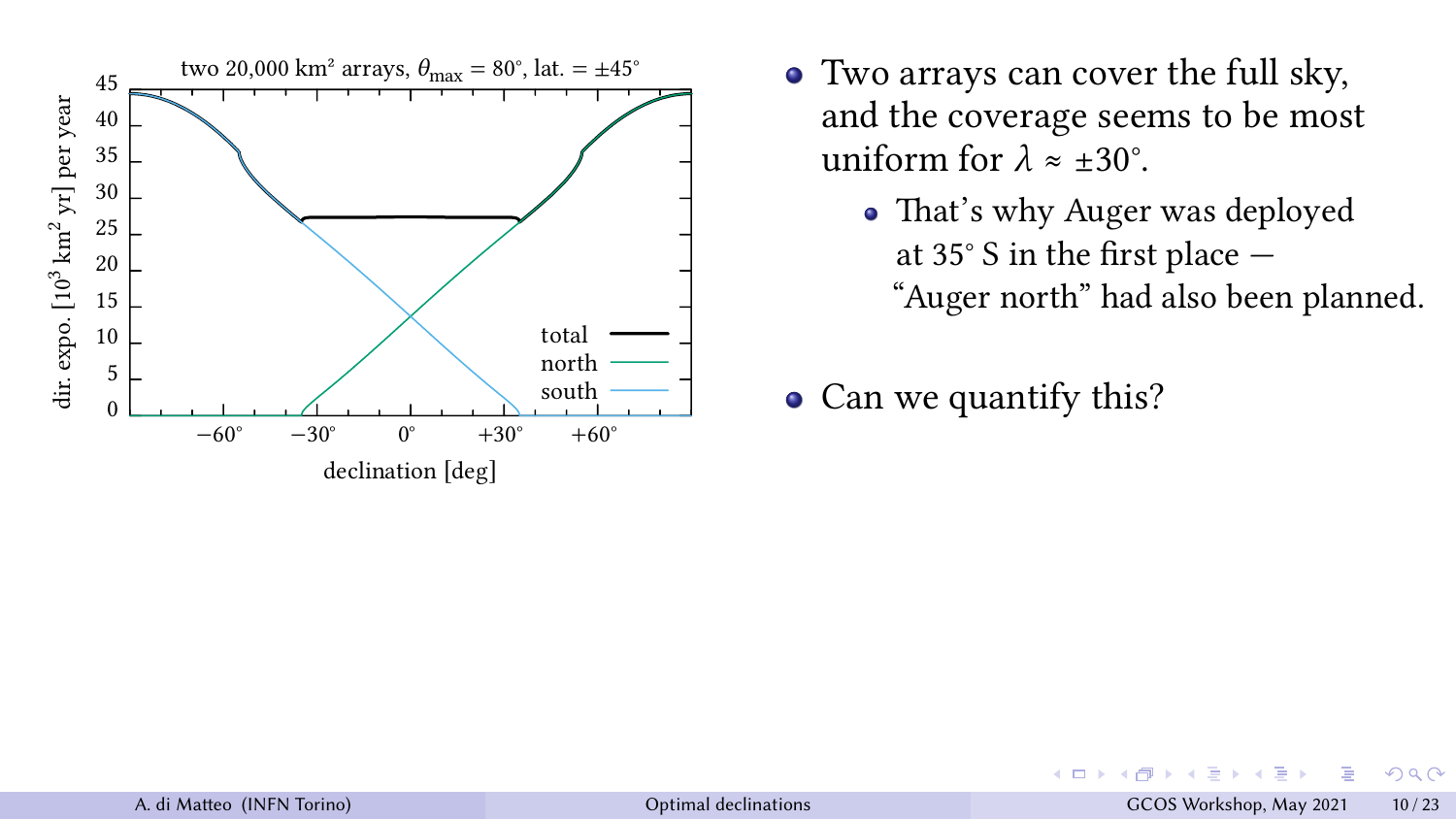

$$
\iint_{\text{sky}} \frac{1}{\omega(\delta)} \, \mathrm{d}\alpha \, \mathrm{d}\sin \delta.
$$

• The best is  $\lambda = \pm 35^{\circ}$ , but the precise values don't matter that much.

**←ロト ← 伊** 

E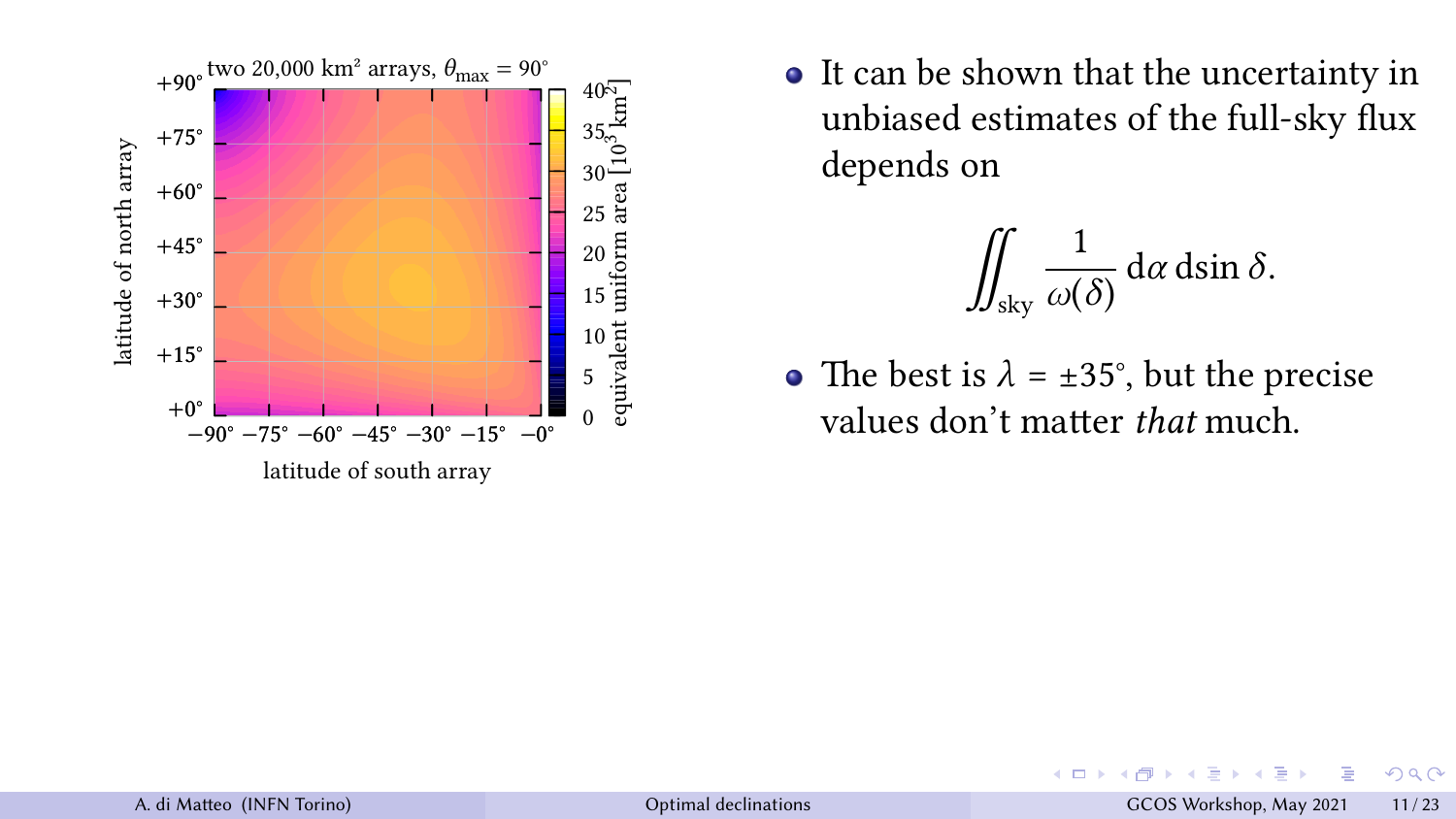

$$
\iint_{\text{sky}} \frac{1}{\omega(\delta)} \, \mathrm{d}\alpha \, \mathrm{d}\sin \delta.
$$

• The best is  $\lambda = \pm 35^{\circ}$ , but the precise values don't matter that much.

**←ロト ← 伊** 

 $\prec$ 

E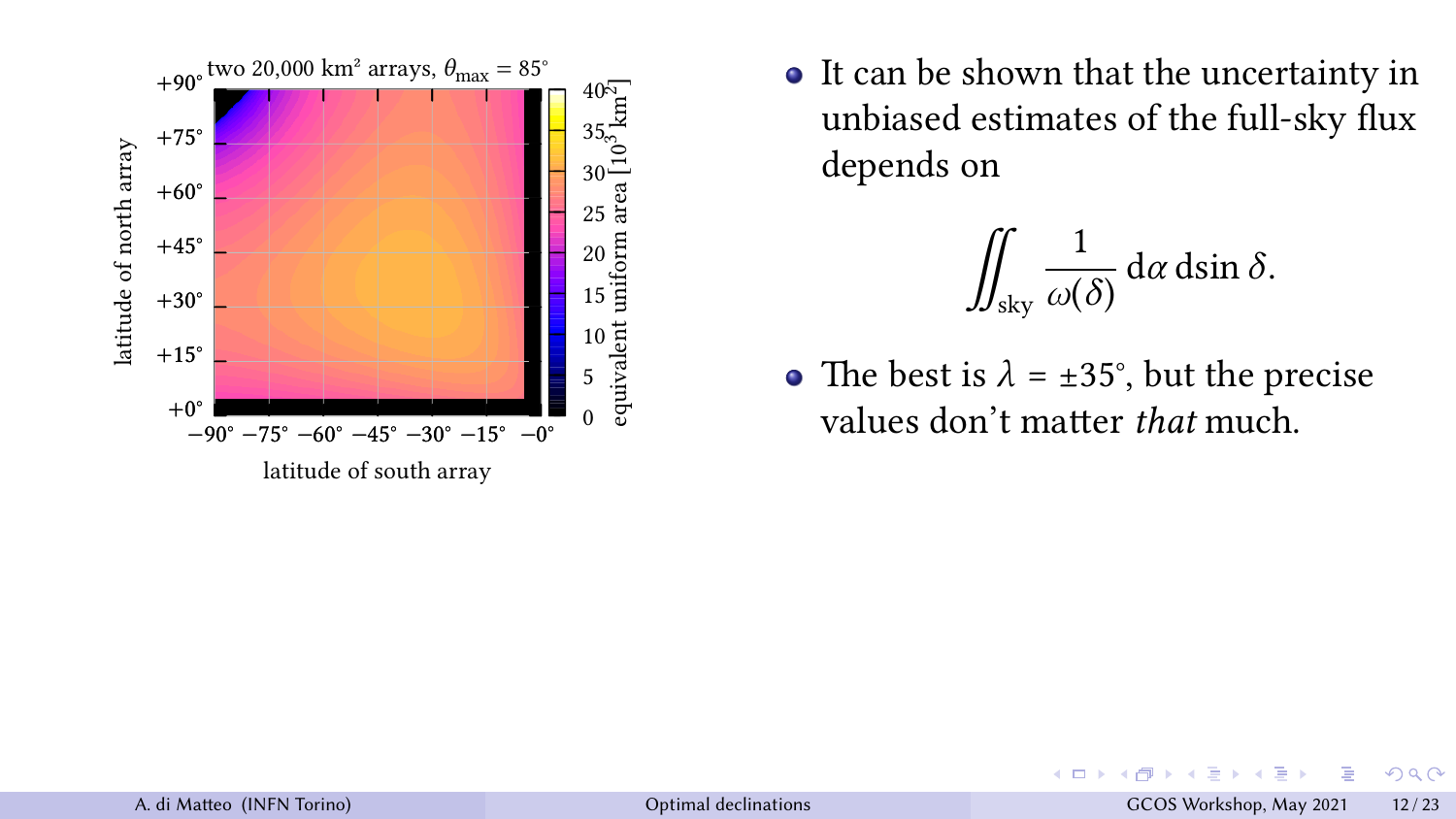

$$
\iint_{\text{sky}} \frac{1}{\omega(\delta)} \, \mathrm{d}\alpha \, \mathrm{d}\sin \delta.
$$

• The best is  $\lambda = \pm 35^{\circ}$ , but the precise values don't matter that much.

 $+$   $\Box$   $\rightarrow$   $+$   $\Box$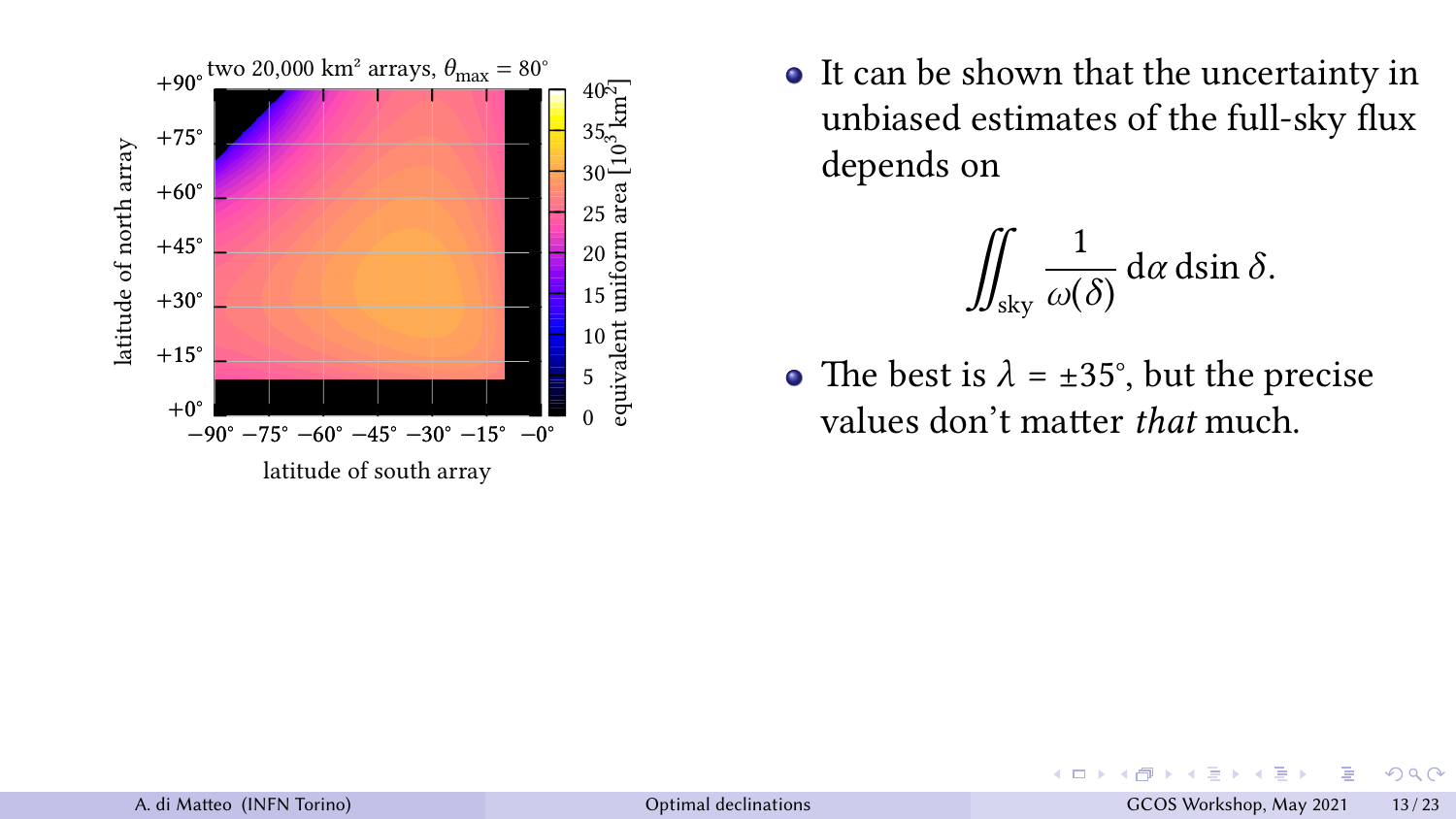

$$
\iint_{\text{sky}} \frac{1}{\omega(\delta)} \, \mathrm{d}\alpha \, \mathrm{d}\sin \delta.
$$

- The best is  $\lambda = \pm 35^{\circ}$ , but the precise values don't matter that much.
- But if we have less than  $2\pi$  aperture, we can't be too close to the equator.

 $+$   $\Box$   $\rightarrow$   $+$   $\Box$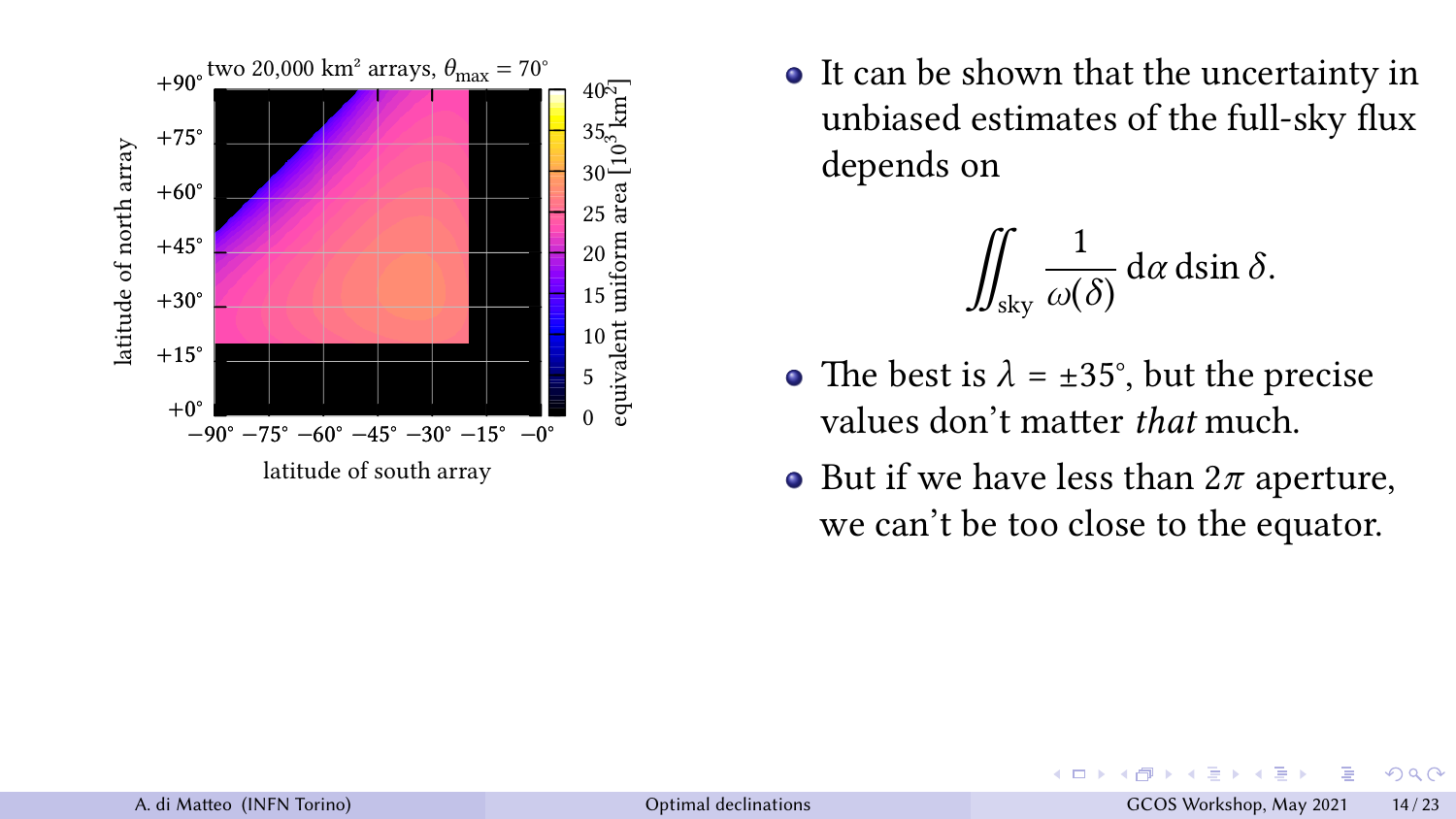

$$
\iint_{\text{sky}} \frac{1}{\omega(\delta)} \, \mathrm{d}\alpha \, \mathrm{d}\sin \delta.
$$

- The best is  $\lambda = \pm 35^{\circ}$ , but the precise values don't matter that much.
- But if we have less than  $2\pi$  aperture, we can't be too close to the equator.

**←ロト ← 伊**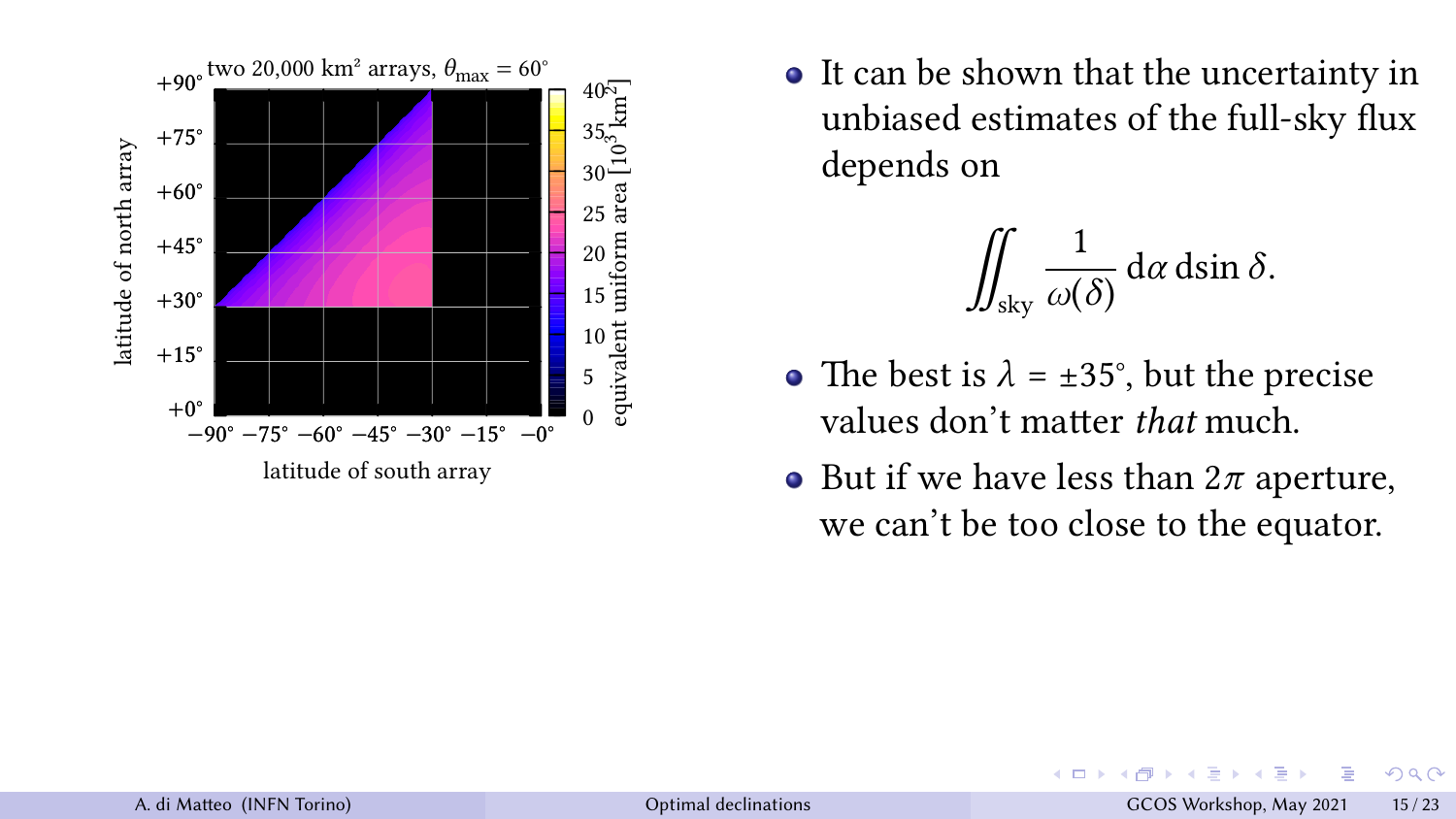

$$
\iint_{\text{sky}} \frac{1}{\omega(\delta)} \, \mathrm{d}\alpha \, \mathrm{d}\sin \delta.
$$

- The best is  $\lambda = \pm 35^{\circ}$ , but the precise values don't matter *that* much.
- But if we have less than  $2\pi$  aperture, we can't be too close to the equator.
- Highly recommended to have as large aperture as possible (WCDs and/or radio rather than plastic scintillators)

4 0 8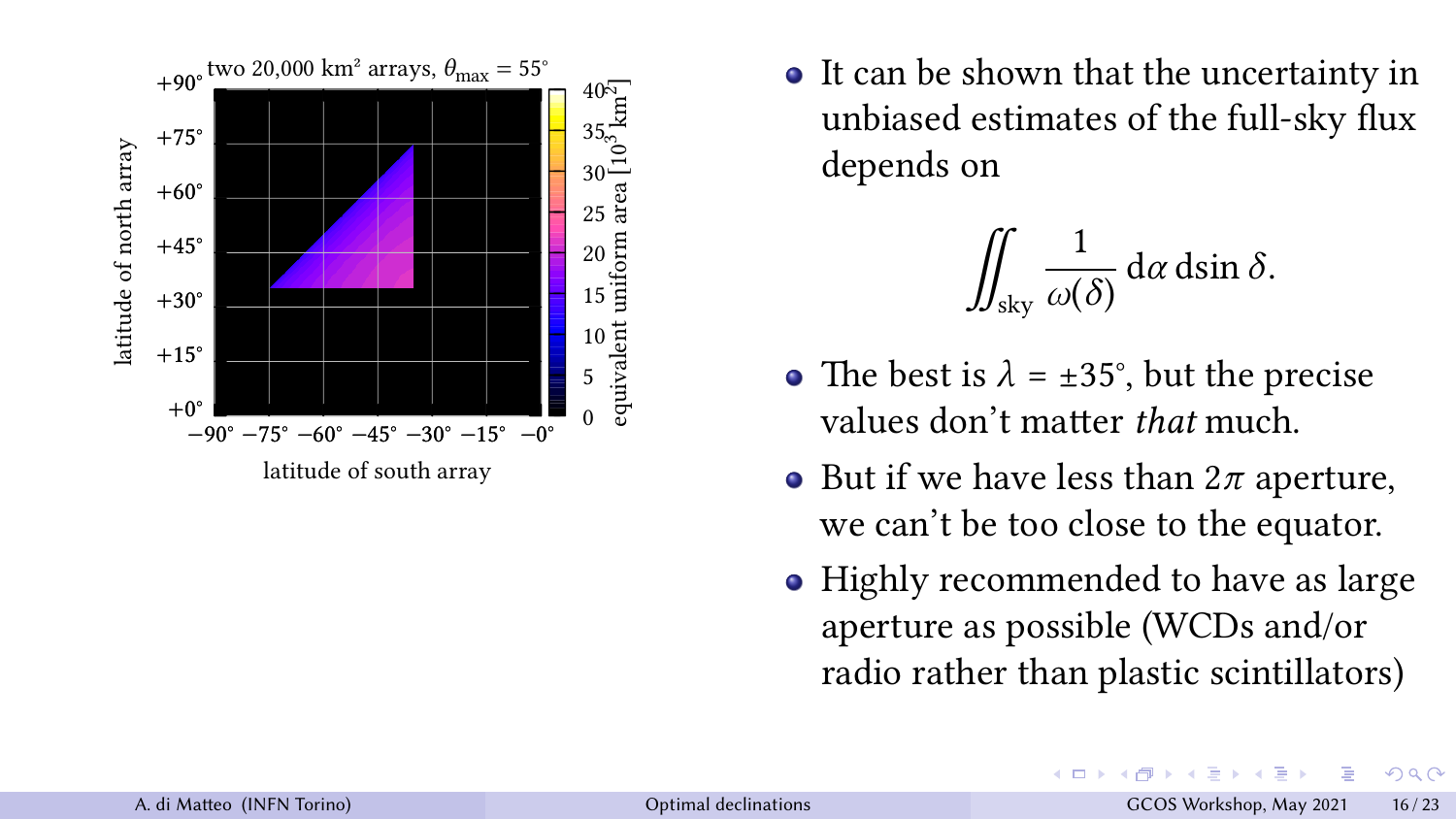

$$
\iint_{\text{sky}} \frac{1}{\omega(\delta)} \, \mathrm{d}\alpha \, \mathrm{d}\sin \delta.
$$

- The best is  $\lambda = \pm 35^{\circ}$ , but the precise values don't matter *that* much.
- Highly recommended to have as large aperture as possible (WCDs and/or radio rather than plastic scintillators)
- With  $\theta_{\text{max}}$  < 45° we can't have full-sky coverage no matter where we are!

**4 ロ ト ィ** *同*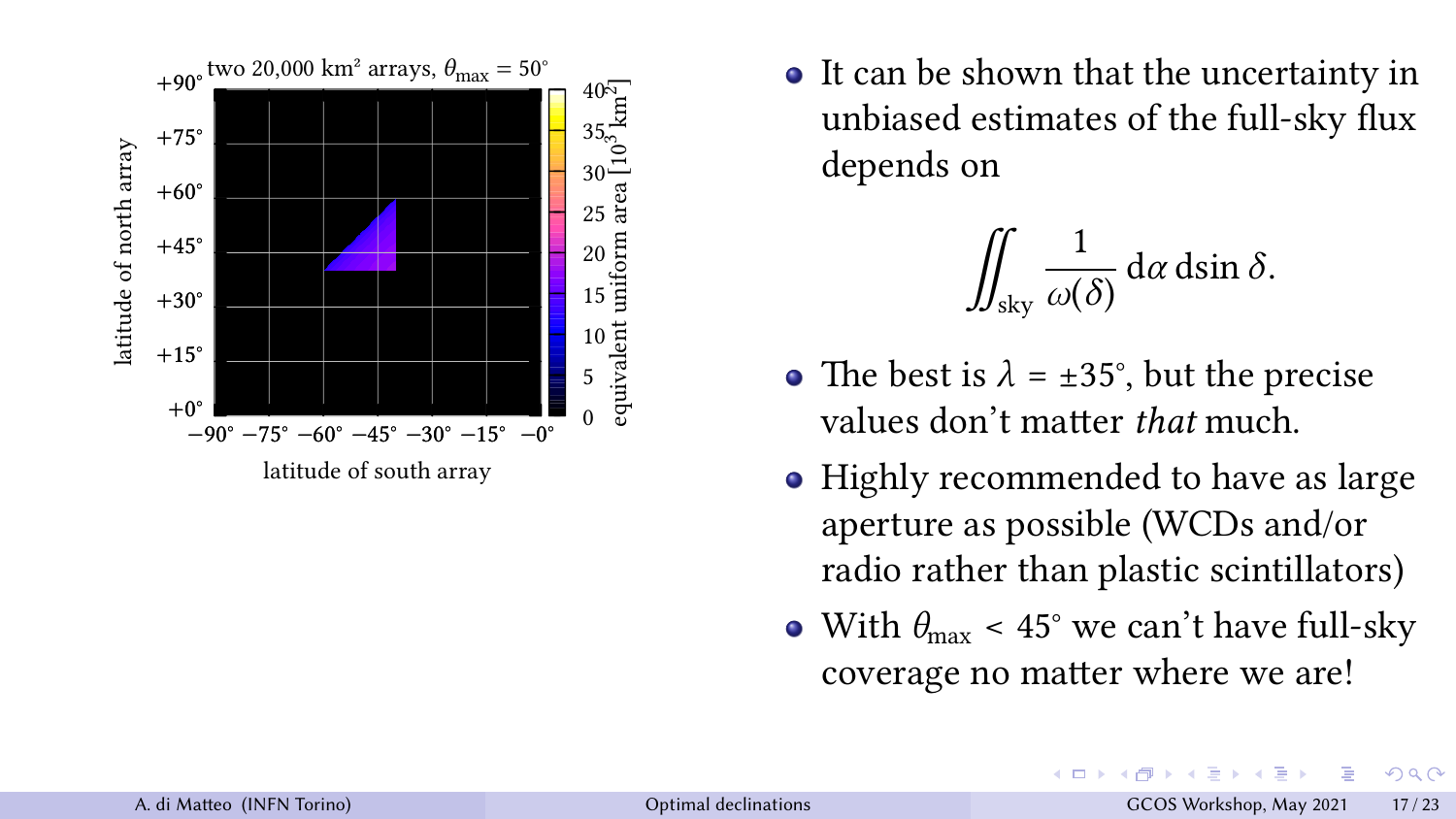

• With "lopsided" arrays, we'd better put the larger one near to the equator and the smaller one near the pole.

 $+$   $\Box$   $\rightarrow$   $+$   $\Box$ 

A. di Maeo (INFN Torino) [Optimal declinations](#page-0-0) GCOS Workshop, May 2021 18 / 23

E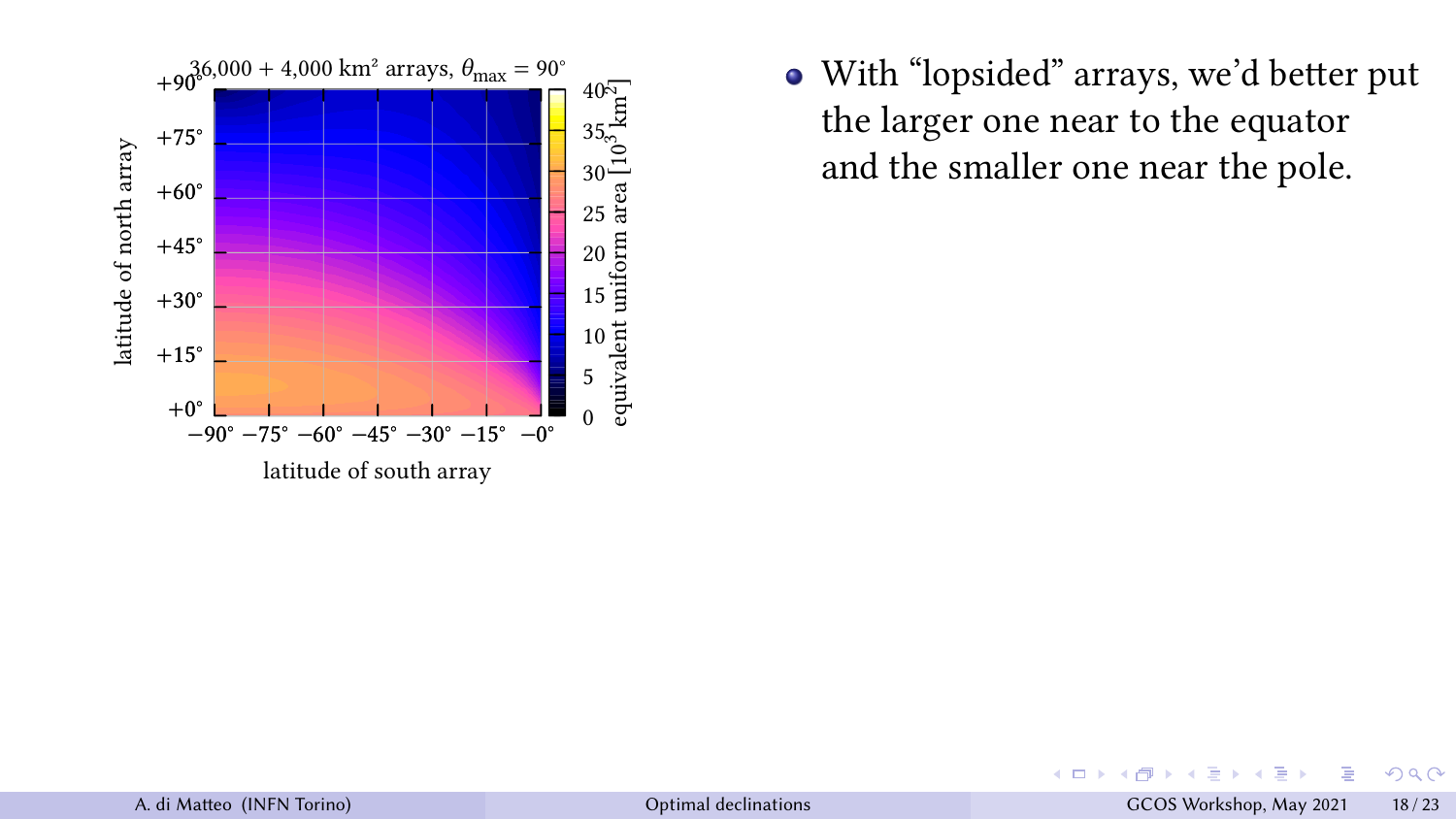

• With "lopsided" arrays, we'd better put the larger one near to the equator and the smaller one near the pole.

4000

A. di Maeo (INFN Torino) [Optimal declinations](#page-0-0) GCOS Workshop, May 2021 19 / 23

E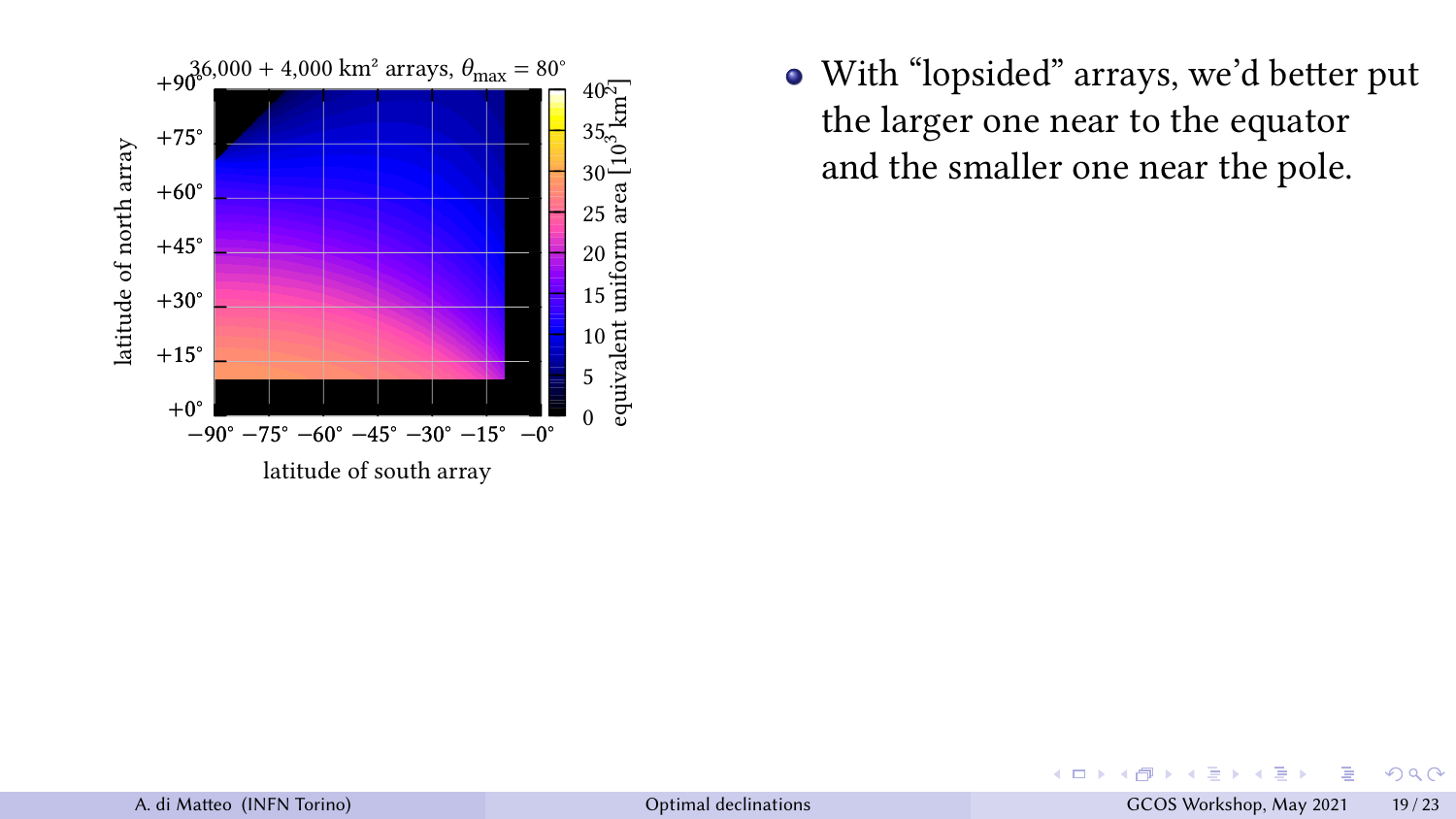

• With "lopsided" arrays, we'd better put the larger one near to the equator and the smaller one near the pole.

4 0 8

A. di Maeo (INFN Torino) [Optimal declinations](#page-0-0) GCOS Workshop, May 2021 20 / 23

E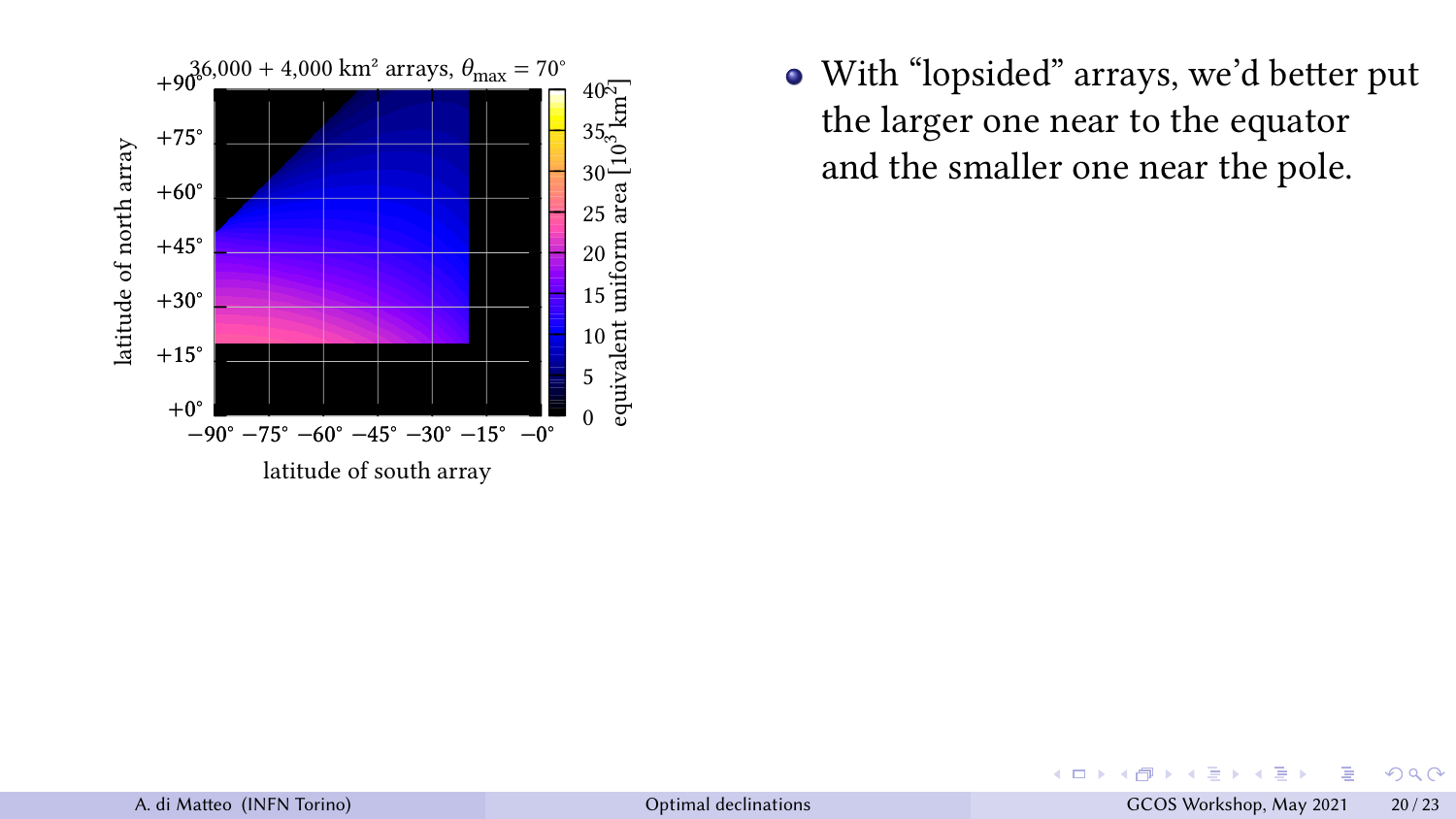

- Another possibility is to have
	- ~ 16 000  $\text{km}^2$  on the equator,
	- ~ 12 000 km<sup>2</sup> at ≈ 50° N and
	- ~ 12 000 km<sup>2</sup> at ≈ 50° S

(not that there's much land at  $\approx 50^{\circ}$  S).

 $\leftarrow$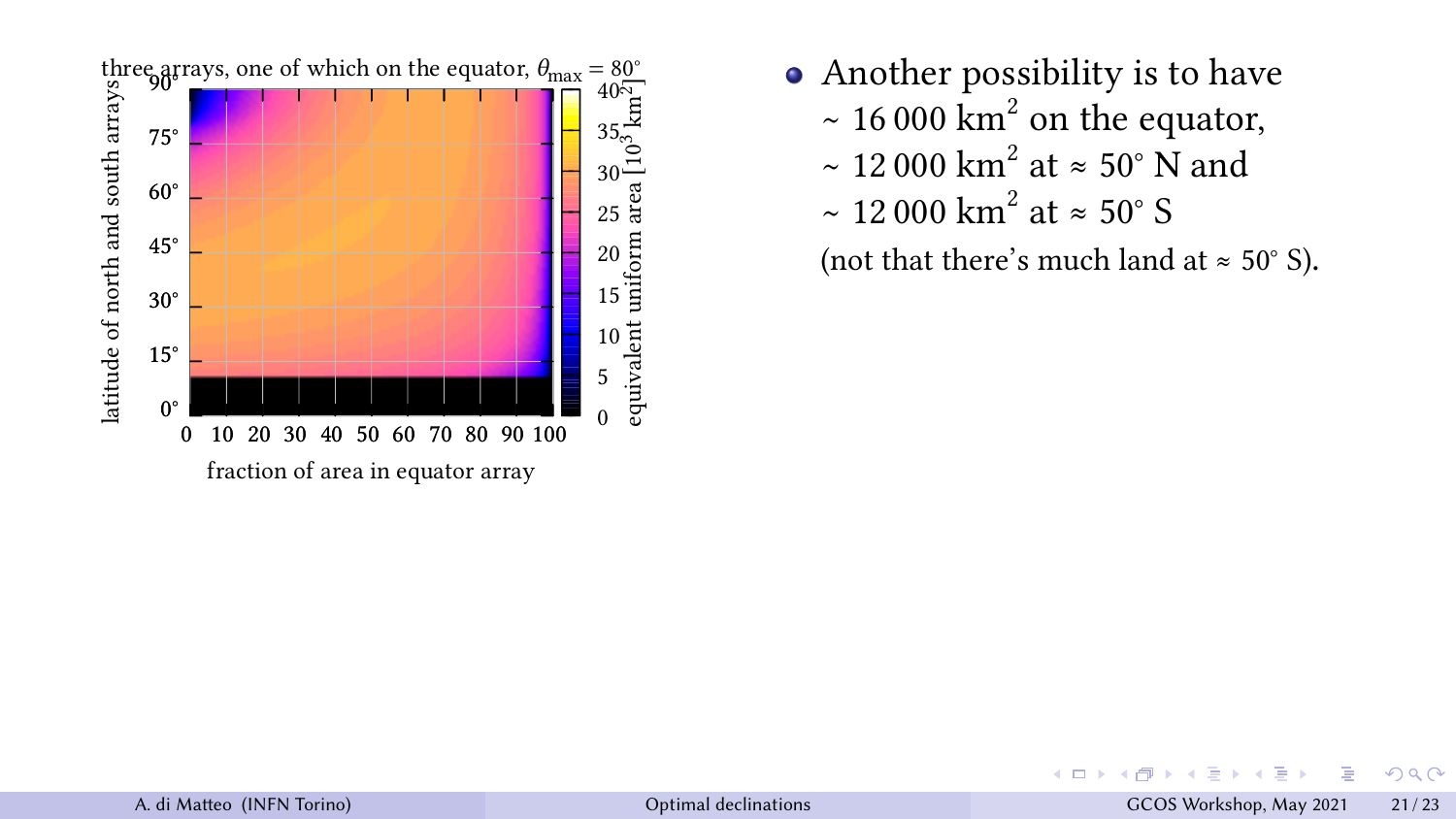

- Another possibility is to have
	- ~ 16 000  $\text{km}^2$  on the equator,
	- ~ 12 000 km<sup>2</sup> at ≈ 50° N and
	- ~ 12 000 km<sup>2</sup> at ≈ 50° S

(not that there's much land at  $\approx 50^{\circ}$  S).